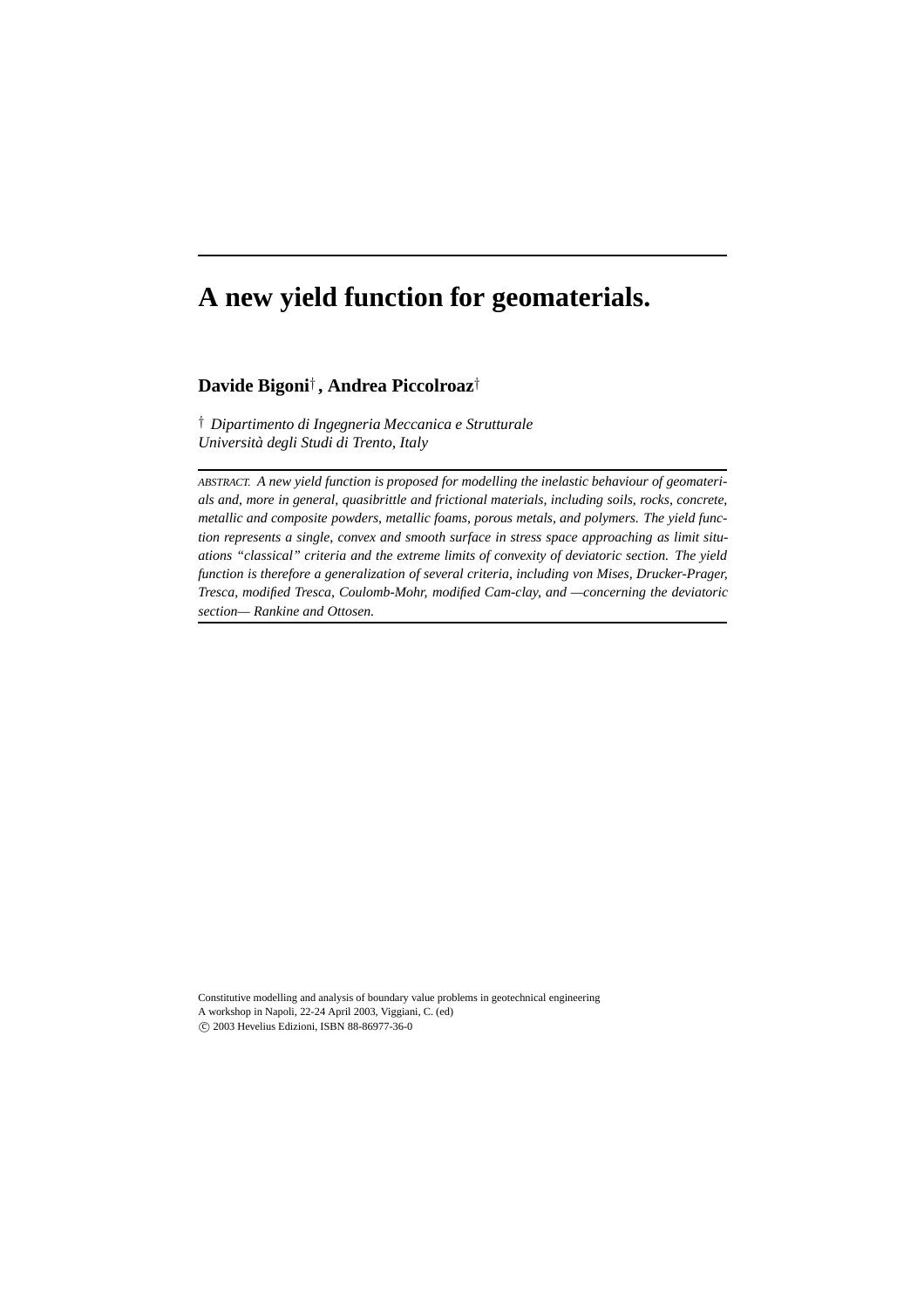#### **1. Introduction**

Yielding or damage of quasibrittle and frictional materials (a collective denomination for soil, concrete, rock, granular media, coal, cast iron, ice, porous metals, metallic foams, as well as certain types of ceramic) is complicated by many effects, including dependence on the first and third stress invariants (the so-called 'pressuresensitivity' and 'Lode-dependence' of yielding), and represents the subject of an intense research effort. Restricting the attention to the formulation of yield criteria, research moved in two directions: one was to develop such criteria on the basis of micromechanics considerations, while another was to find direct interpolations to experimental data. Examples of yield functions generated within the former approach are numerous and, as a paradigmatic case, we may mention the celebrated Gurson criterion (Gurson, 1977). The latter approach was also broadly followed, providing some very successful yield condition, such as for instance the Ottosen criterion for concrete (Ottosen, 1977). Although very fundamental in essence, the micromechanics approach has however limits, particularly when employed for geomaterials. For instance, it is usually based on variational formulations possible —for inelastic materials— only for solids obeying the postulate of maximum dissipation at a microscale, which is typically violated for frictional materials such as for instance soils.

A purely phenomenological point of view is assumed in the present article, where a new yield function<sup>1</sup> is formulated, tailored to interpolate experimental results for quasibrittle and frictional materials, under the assumption of isotropy. The interest in this proposal lies in the features evidenced by the criterion. These are:

– closure both in tension and in compression;

– non-circular deviatoric section of the yield surface, which may approach both the upper and lower convexity limits for extreme values of material parameters;

– smoothness of the yield surface;

– extreme variation in shape of the yield surface and related capability of interpolating a broad class of experimental data for different materials;

- reduction to known-criteria in limit situations;
- convexity of the yield function (and thus of the yield surface);
- simple mathematical expression.

None of the above features is *essential*, in the sense that a plasticity theory can be developed without all of the above, but all are *desirable* for the development of certain models of interest, particularly in the field of geomaterials.

<sup>1</sup>. We do not need to distinguish here between yield, damage and failure. Within a phenomenological approach, all these situations are based on the concept of stress range, bounded by a given hypersurface defined in stress space.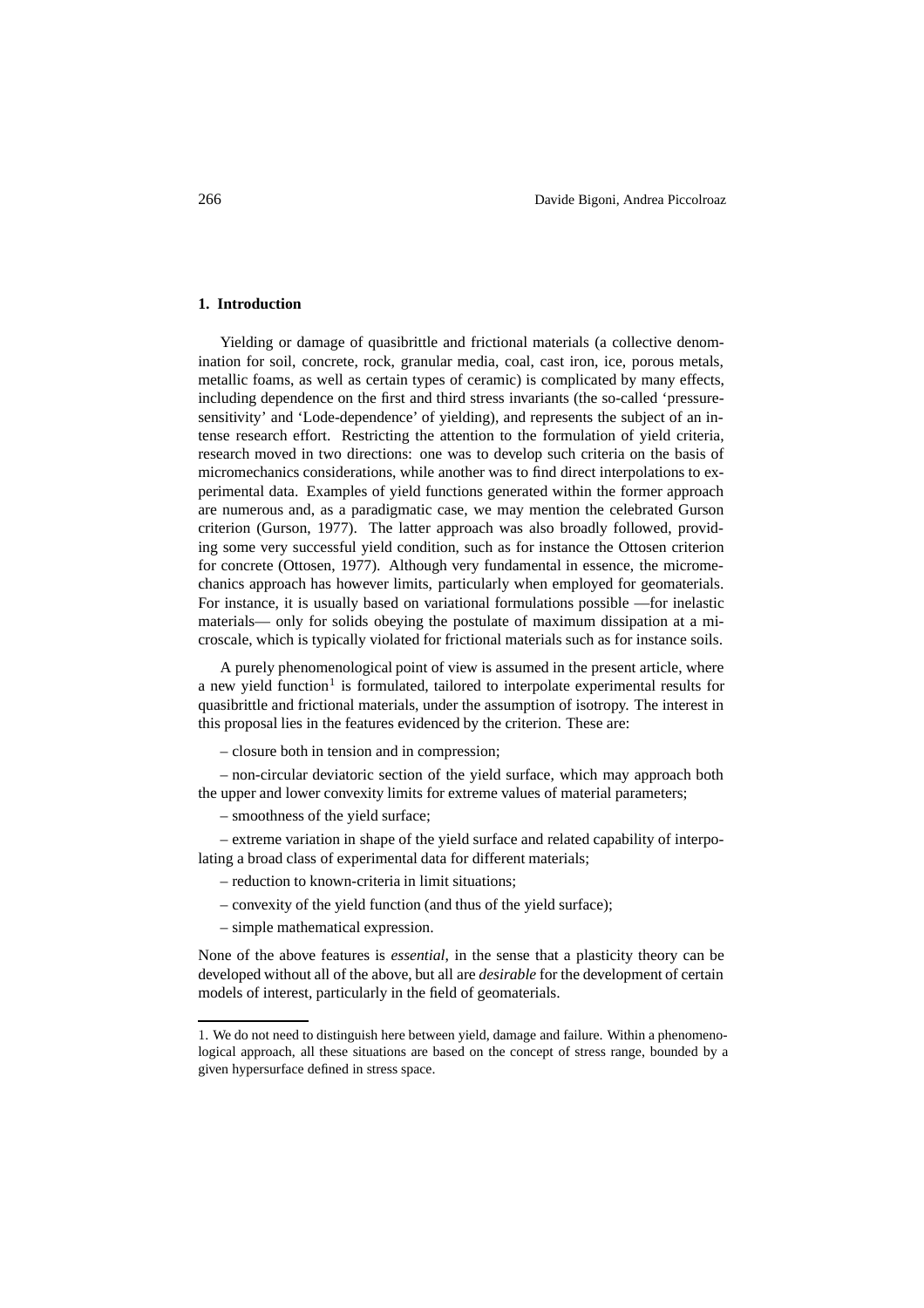The range of material parameters corresponding to convexity of the proposed yield function has been obtained by the autors in a related work (to appear), in which two general propositions have been developed, that can be useful for analyzing convexity of a broad class of yield functions. The propositions are shown to be constructive, in the sense that these may be employed to generate convex yield functions.

### **2. Notation**

The analysis will be restricted to isotropic behaviour, therefore the Haigh-Westergaard representation of the yield locus is employed (Hill, 1950). This is well-known, so that we limit the presentation here to a few remarks that may be useful in the following. First, we recall that:

- <sup>A</sup>1. a single point in the Haigh-Westergaard space is representative of the infinite (to the power three) stress tensors having the same principal values;
- $\mathcal{A}2$ . due to the arbitrary in the numeration of the eigenvalues of a tensor, six different points correspond in the Haigh-Westergaard representation to a given stress tensor. As a result, the yield surface results symmetric about the projections of the principal axes on the deviatoric plane (Fig. 1);
- <sup>A</sup>3. the Haigh-Westergaard representation preserves the scalar product only between coaxial tensors;
- <sup>A</sup>4. a convex yield surface —for a material with a fixed yield strength under triaxial compression— must be internal to the two limit situations shown in Fig. 1 (Haythornthwaite, 1985). Note that the inner bound will be referred as 'the Rankine limit'.

Due to isotropy, the analysis of yielding can be pursued fixing once and for all a reference system and restricting to all stress tensors diagonal in this system. We will refer to this setting as to the Haigh-Westergaard representation. When tensors (for instance, the yield function gradient) coaxial to the reference system are represented, the scalar product is preserved, property  $A3$ . In the Haigh-Westergaard representation, the hydrostatic and deviatoric stress components are defined by the invariants

$$
p = -\frac{\text{tr}\,\sigma}{3}, \quad q = \sqrt{3J_2},\tag{1}
$$

where

$$
J_2 = \frac{1}{2}\mathbf{S} \cdot \mathbf{S}, \quad \mathbf{S} = \boldsymbol{\sigma} - \frac{\mathrm{tr}\,\boldsymbol{\sigma}}{3}\mathbf{I},\tag{2}
$$

in which **S** is the deviatoric stress, **I** is the identity tensor, a dot denotes scalar product and tr denotes the trace operator, so that  $\mathbf{A} \cdot \mathbf{B} = \text{tr} \mathbf{A} \mathbf{B}^T$ , for every second-order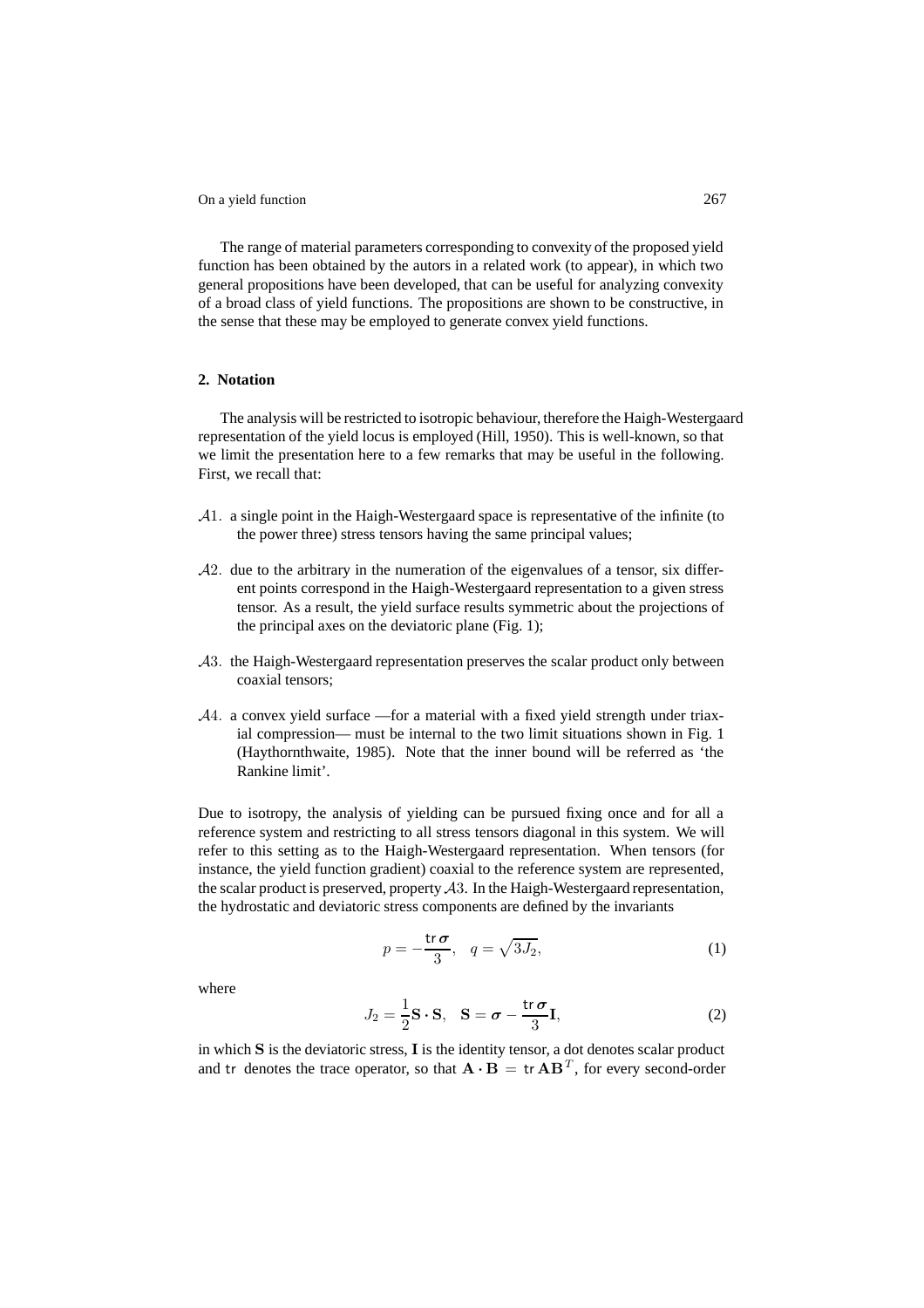

**Figure 1.** Deviatoric section: definition of angle  $\theta$ , symmetries, lower and upper convexity bounds.

tensors **A** and **B**. The position of the stress point in the deviatoric plane is singled out by the Lode (1926) angle  $\theta$  defined as

$$
\theta = \frac{1}{3} \cos^{-1} \left( \frac{3\sqrt{3}}{2} \frac{J_3}{J_2^{3/2}} \right), \quad J_3 = \frac{1}{3} \text{tr } \mathbf{S}^3,
$$
 (3)

so that  $\theta \in [0, \pi/3]$ . As a consequence of property  $(\mathcal{A}2)$  of the Haigh-Westergaard representation, a single value of  $\theta$  corresponds to six different points in the deviatoric plane (Fig. 1). The following gradients of the invariants, that will be useful later,

$$
\frac{\partial p}{\partial \sigma} = -\frac{1}{3} \mathbf{I}, \quad \frac{\partial J_2}{\partial \sigma} = \mathbf{S}, \quad \frac{\partial J_3}{\partial \sigma} = \mathbf{S}^2 - \frac{\mathbf{tr} \mathbf{S}^2}{3} \mathbf{I},
$$
  

$$
\frac{\partial \theta}{\partial \sigma} = -\frac{9}{2 q^3 \sin 3\theta} \left( \mathbf{S}^2 - \frac{\mathbf{tr} \mathbf{S}^2}{3} \mathbf{I} - q \frac{\cos 3\theta}{3} \mathbf{S} \right),
$$
(4)

can be obtained from well-known formulae (e.g. Truesdell and Noll, 1965, Sect. 9) using the identity

$$
\frac{\partial \mathbf{S}}{\partial \sigma} = \mathbf{I} \underline{\overline{\otimes}} \mathbf{I} - \frac{1}{3} \mathbf{I} \otimes \mathbf{I},\tag{5}
$$

where the symbol ⊗ denotes the usual dyadic product and **I** ⊗ **I** is the symmetrizing fourth-order tensor, defined for every tensor **A** as  $\mathbf{I} \_\subseteq \mathbf{I}[\mathbf{A}] = (\mathbf{A} + \mathbf{A}^T)/2$ . Note that ∂θ/∂*<sup>σ</sup>* is orthogonal to **<sup>I</sup>** and to the deviatoric stress **<sup>S</sup>**.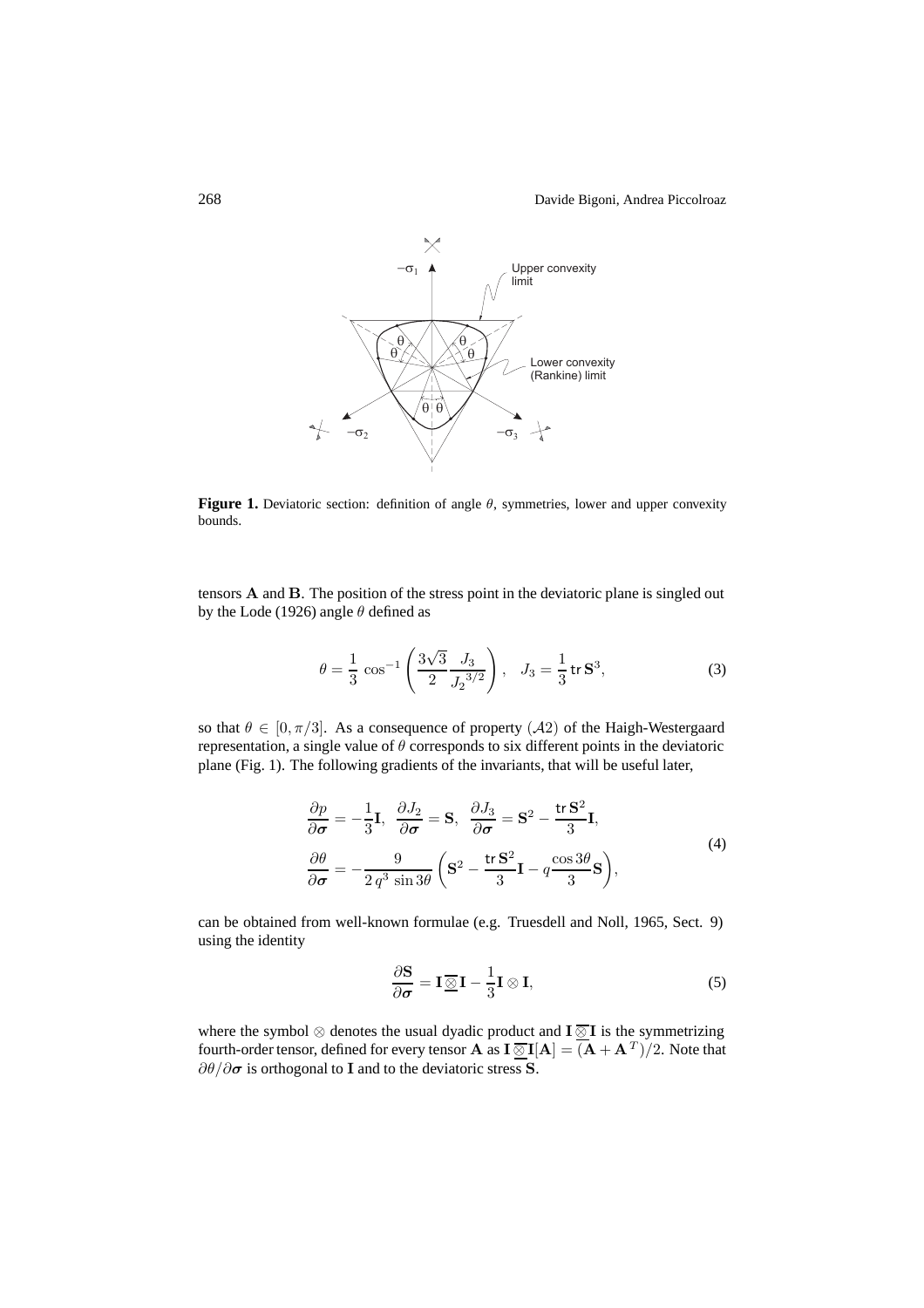#### **3. A new yield function**

We propose the seven-parameters yield function  $F : Sym \to \mathbb{R} \cup \{+\infty\}$  defined as:

$$
F(\boldsymbol{\sigma}) = f(p) + \frac{q}{g(\theta)},
$$
\n(6)

where the dependence on the stress  $\sigma$  is included in the invariants p, q and  $\theta$ , eqns (1) and (3), through the 'meridian' function

$$
f(p) = \begin{cases} -Mp_c \sqrt{(\Phi - \Phi^m) [2(1 - \alpha)\Phi + \alpha]} & \text{if } \Phi \in [0, 1], \\ +\infty & \text{if } \Phi \notin [0, 1], \end{cases}
$$
(7)

where

$$
\Phi = \frac{p+c}{p_c+c},\tag{8}
$$

describing the pressure-sensitivity and the 'deviatoric' function

$$
g(\theta) = \frac{1}{\cos\left[\beta \frac{\pi}{6} - \frac{1}{3}\cos^{-1}\left(\gamma \cos 3\theta\right)\right]},\tag{9}
$$

describing the Lode-dependence of yielding. The seven, non-negative material parameters:

$$
\underbrace{M>0, p_c>0, c \ge 0, 0 < \alpha < 2, m > 1}_{\text{defining } f(p)}, \underbrace{0 \le \beta \le 2, 0 \le \gamma < 1}_{\text{defining } g(\theta)},
$$
 (10)

define the shape of the associated (single, smooth) yield surface. In particular, M controls the pressure-sensitivity,  $p_c$  and  $c$  are the yield strengths under isotropic compression and tension, respectively. Parameters  $\alpha$  and  $m$  define the distortion of the meridian section, whereas  $\beta$  and  $\gamma$  model the shape of the deviatoric section. Note that the deviatoric function describes a piecewise linear deviatoric surface in the limit  $\gamma \longrightarrow 1$ . Finally, it is important to remark that within the interval of  $\beta \in [0, 2]$  the yield function is convex independently of the values assumed by parameter  $\gamma$ . Convexity requirements, that will be proved later, impose a broader variation of  $\beta$  than (10)<sub>6</sub>, but the interval where  $\beta$  may range becomes a function of  $\gamma$ . In particular, the yield function is convex when

$$
2 - \mathcal{B}(\gamma) \le \beta \le \mathcal{B}(\gamma),\tag{11}
$$

where function  $\mathcal{B}(\gamma)$  takes values within the interval [2, 4], when  $\gamma$  ranges in [0, 1] and is defined as

$$
\mathcal{B}(\gamma) = 3 - \frac{6}{\pi} \tan^{-1} \frac{1 - 2\cos z - 2\cos^2 z}{2\sin z (1 - \cos z)} \bigg|_{z = 2/3(\pi - \cos^{-1} \gamma)}.
$$
 (12)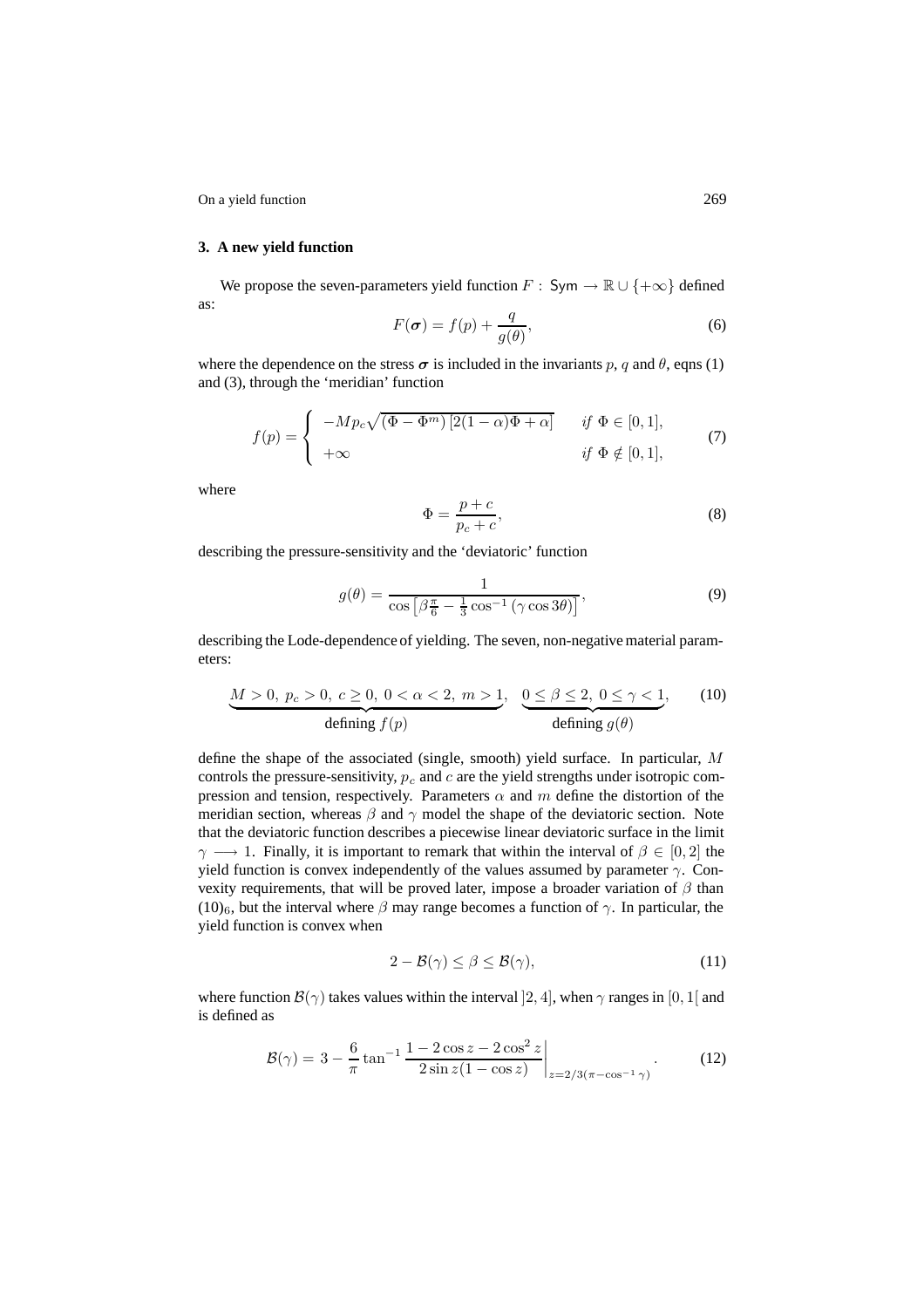The yield function (6) corresponds to the following yield surface:

$$
q = -f(p)g(\theta), \quad p \in [-c, p_c], \ \theta \in [0, \pi/3], \tag{13}
$$

which makes explicit the fact that  $f(p)$  and  $g(\theta)$  define the shape of the meridian and deviatoric sections, respectively.

The yield surface (13) is sketched in Figs. 2-3 for different values of the seven above-defined material parameters (non-dimensionalization is introduced through division by  $p_c$  in Fig. 2). In particular, meridian sections are reported in Figs. 2, whereas Fig. 3 pertains to deviatoric sections.



**Figure 2.** Meridian section: effects related to the variation of parameters  $M$  (a),  $c/p_c$  (b),  $m$ (c), and  $\alpha$  (d).

As a reference, the case corresponding to the modified Cam-clay introduced by Roscoe and Burland (1968) and Schofield and Wroth (1968) and corresponding to  $\beta = 1, \gamma = 0, \alpha = 1, m = 2,$  and  $c = 0$  is reported in Fig. 2 as a solid line, for  $M = 0.75$ . The distortion of meridian section reported in Fig. 2(a) —where  $M = 0.25, 0.75, 1.25$ — can also be obtained within the framework of the modified Cam-clay, whereas the effect of an increase in cohesion reported in Fig. 2(b) —where  $c/p_c = 0, 0.2, 0.4$ — may be employed to model the gain in cohesion consequent to plastic strain, during compaction of powders.

The shape distortion induced by the variation of parameters m and  $\alpha$ , Fig. 2(c) —where  $m = 1.2, 2, 4$ — and  $2(d)$  —where  $\alpha = 0.01, 1.00, 1.99$ — is crucial to fit experimental results relative to frictional materials.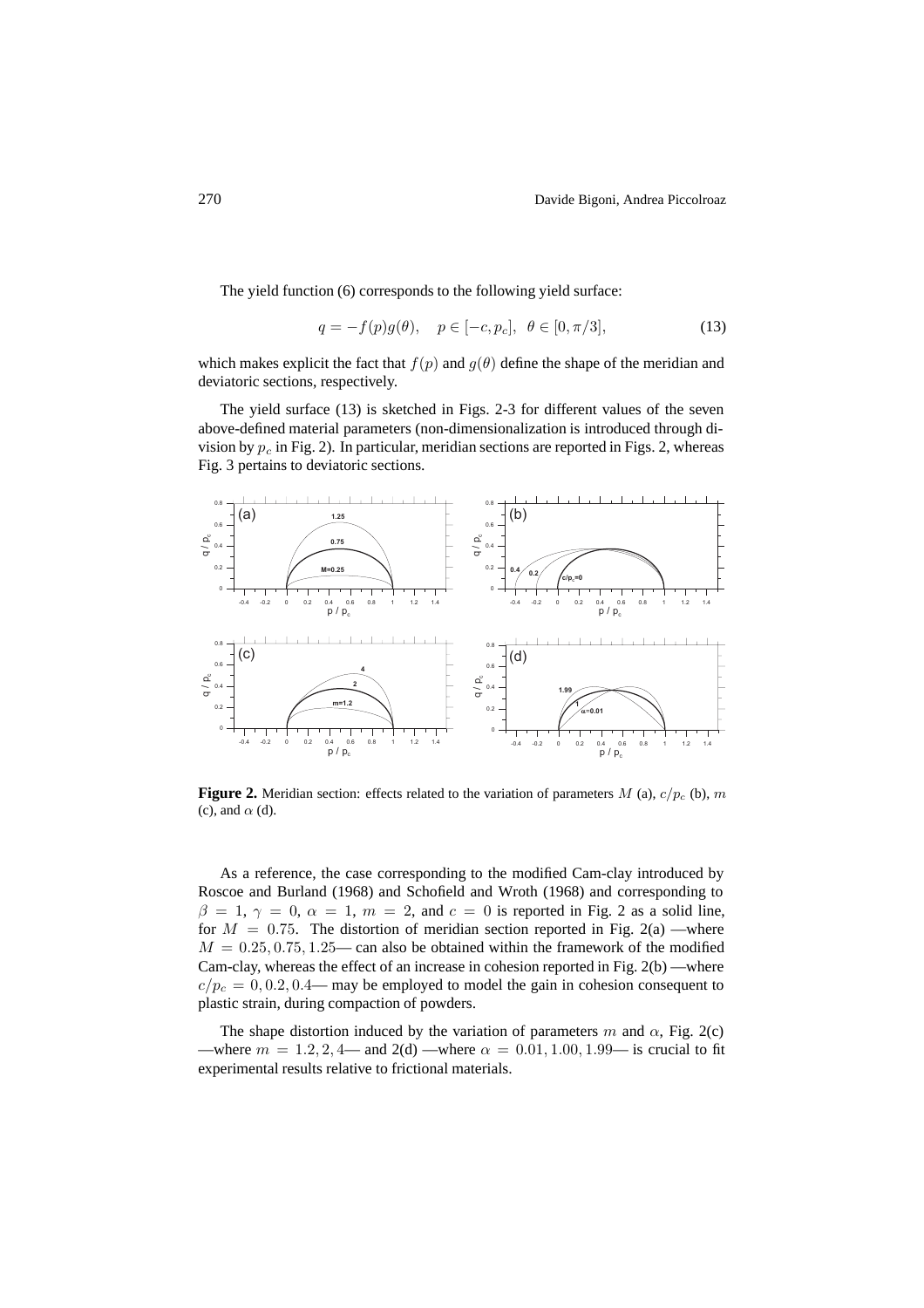

**Figure 3.** Deviatoric section: effects related to the variation of  $\beta$  and  $\gamma$ . Variation of  $\beta$ 0, 0.5, 1, 1.5, 2 at fixed  $\gamma = 0.99$  (a) and  $\gamma = 1$  (b). Variation of  $\gamma = 1, 0.75, 0$  at fixed  $\beta = 0$ (c) and  $\beta = 0.5$  (d).

The possibility of extreme shape distortion of the deviatoric section, which may range between the upper and lower convexity limits, and approach Tresca, von Mises and Coulomb-Mohr, is sketched in Fig. 3. It should be noted that to simplify reading of the figure, function  $q(\theta)$  has been normalized through division by  $q(\pi/3)$ , so that all deviatoric sections coincide at the point  $\theta = \pi/3$ . Parameter  $\gamma$  is kept fixed in Figs. 3 (a) and (b) and equal to 0.99 and 1, respectively, whereas parameter  $\beta$  is fixed in Figs. 3 (c) and (d) and equal to 0 and  $1/2$ . Therefore, figures (a) and (b) demonstrate the effect of the variation in  $\beta$  (= 0, 0.5, 1, 1.5, 2) which makes possible a distortion of the yield surface from the upper to lower convexity limits going through Tresca and Coulomb-Mohr shapes. The role played by  $\gamma$  (= 1, 0.75, 0) is investigated in figures (c) and (d), from which it becomes evident that  $\gamma$  has a smoothing effect on the corners, emerging in the limit  $\gamma = 1$ . The von Mises (circular) deviatoric section emerges when  $\gamma = 0$ .

The yield surface in the biaxial plane  $\sigma_1$  versus  $\sigma_2$ , with  $\sigma_3 = 0$  is sketched in Fig. 4, where axes are normalized through division by the uniaxial tensile strength  $f_t$ .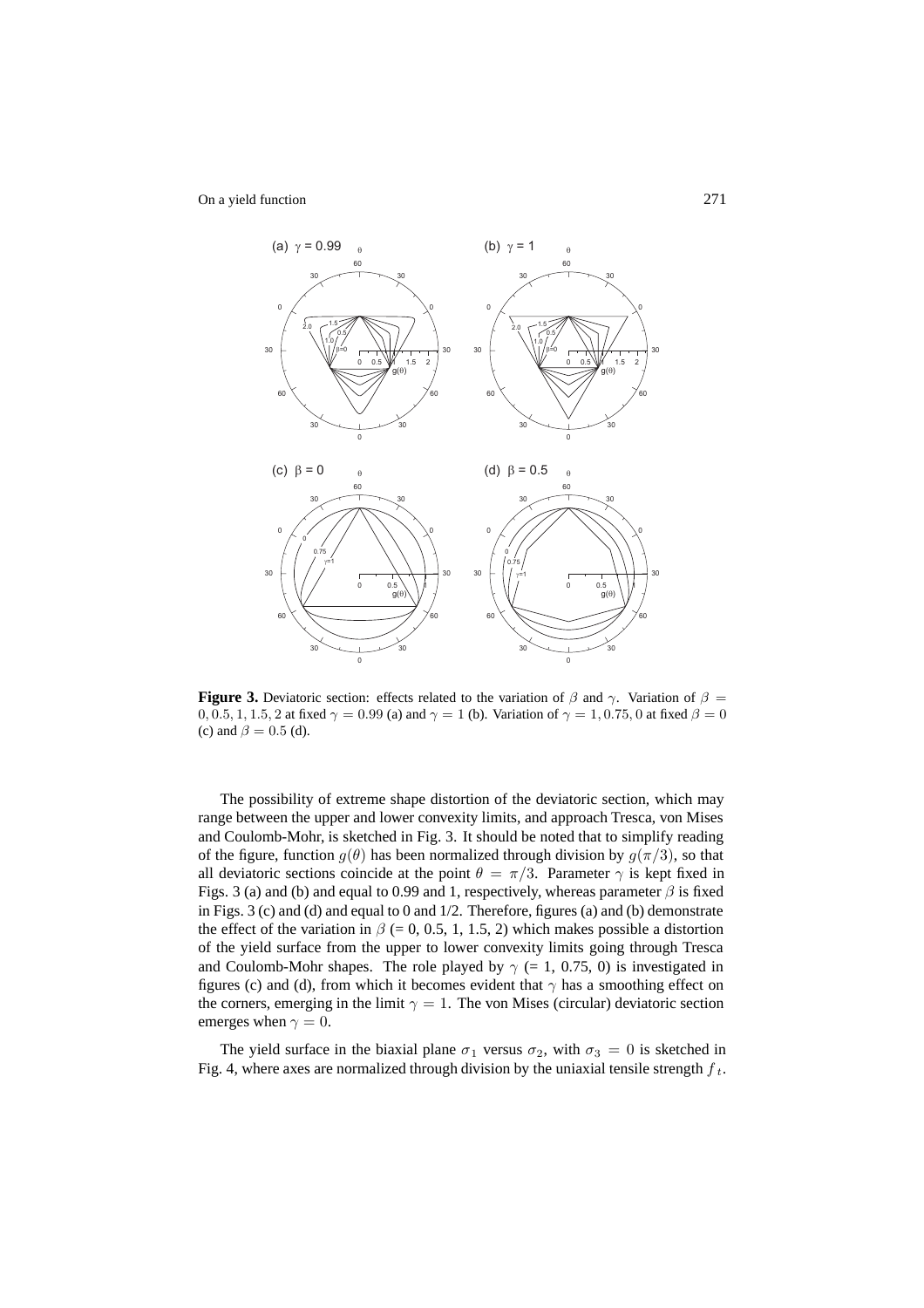In particular, the figure pertains to  $M = 0.75$ ,  $p_c = 50c$ ,  $m = 2$ , and  $\alpha = 1$ , whereas  $\gamma = 0.99$  is fixed and  $\beta$  is equal to {0, 0.5, 1, 1.5, 2} in Fig. 4(a) and, vice-versa,  $\beta = 0$  is fixed and  $\gamma$  is equal to {0, 0.75, 0.99} in Fig. 4(b).



**Figure 4.** Yield surface in the biaxial plane  $\sigma_1/f_t$  vs.  $\sigma_2/f_t$ , with  $\sigma_3 = 0$ . Variation of  $\beta = 0, 0.5, 1, 1.5, 2$  at fixed  $\gamma = 0.99$  (a) and variation of  $\gamma = 0, 0.75, 0.99$  at fixed  $\beta = 0$  (b).

# **3.1.** *Reduction of yield criterion to known cases*

The yield function  $(6)-(9)$  reduces to almost all<sup>2</sup> 'classical' criteria of yielding. These can be obtained as limit cases in the way illustrated in Tab. 1 where the modified Tresca criterion was introduced by Drucker (1953), whereas the Haigh-Westergaard representation of the Coulomb-Mohr criterion was proposed by Shield (1955). In Tab. 1 parameter  $r$  denotes the ratio between the uniaxial strengths in compression (taken positive) and tension, indicated by  $f_c$  and  $f_t$ , respectively. We note that for real materials  $r \geq 1$  and that we did not explicitly consider the special cases of no-tension  $f_t = 0$  or granular  $f_t = f_c = 0$  materials [which anyway can be easily incorporated as limits of  $(6)-(9)$ ].

We note that the expression of the Tresca criterion which follows from (6)-(9) in the limits specified in Tab. 1, was provided also by Bardet (1990) and answers in a positive way— the question (raised by Salençon, 1974) if a proper form of the criterion in terms of stress invariants exist.

<sup>2</sup>. A remarkable exception is the isotropic Hill (1950 b) criterion, corresponding to a Tresca criterion rotated of  $\pi/6$  in the deviatoric plane.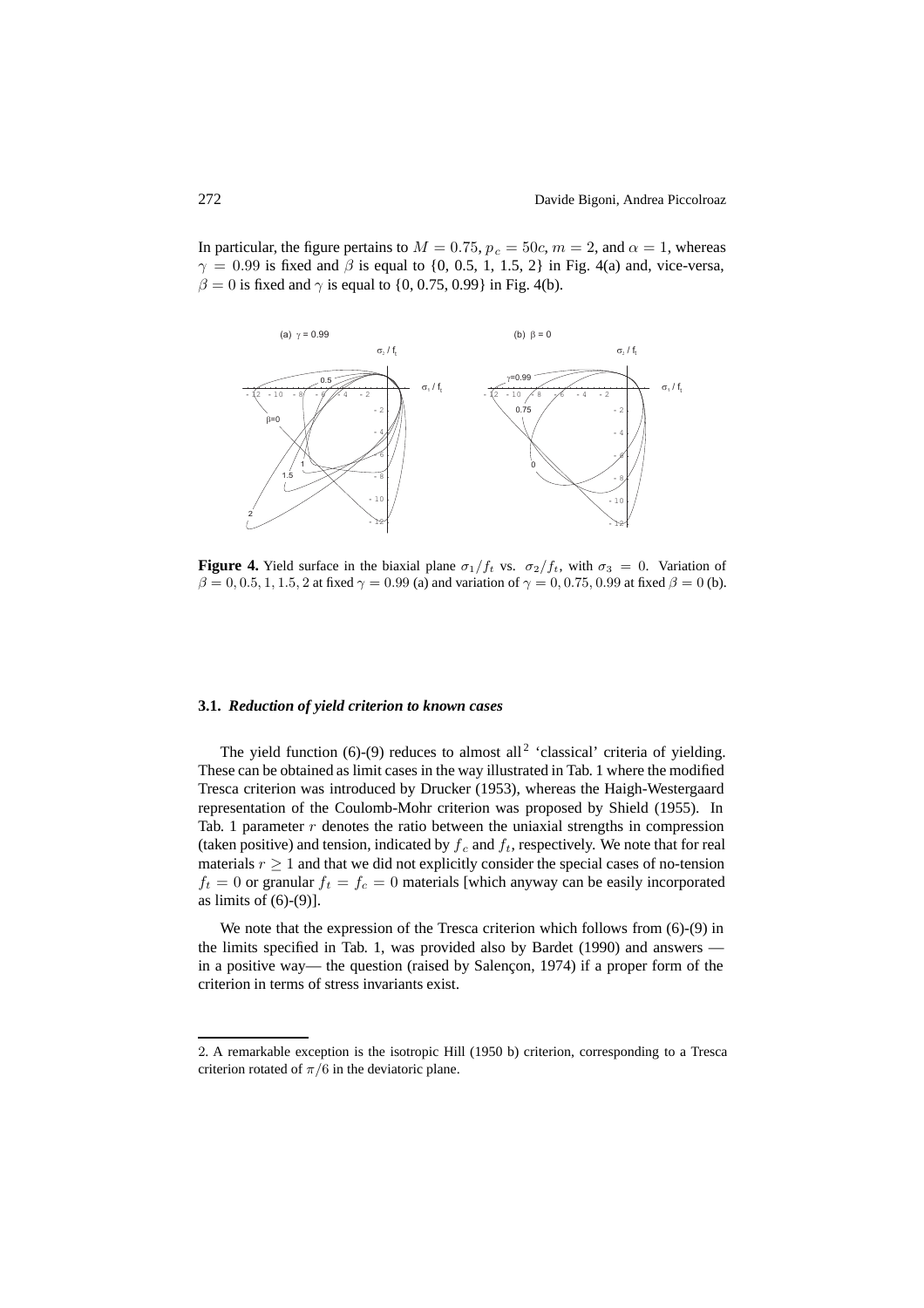| Criterion      | Meridian function $f(p)$                                                                                                                                                                                                                                                                                                                                               | Deviatoric function $g(\theta)$                                                        |  |
|----------------|------------------------------------------------------------------------------------------------------------------------------------------------------------------------------------------------------------------------------------------------------------------------------------------------------------------------------------------------------------------------|----------------------------------------------------------------------------------------|--|
| von Mises      | $\alpha = 1,$ $m = 2,$<br>$M = \frac{2f_t}{n},$ $c = p_c \longrightarrow \infty$                                                                                                                                                                                                                                                                                       | $\beta = 1, \gamma = 0$                                                                |  |
| Drucker-Prager | $\alpha = 0,$ $M = \frac{3(r-1)}{\sqrt{2}(r+1)},$<br>$c = \frac{2f_c}{3(r-1)}, \quad p_c = f_c \, m \longrightarrow \infty$                                                                                                                                                                                                                                            | as for von Mises                                                                       |  |
| Tresca         | as for von Mises, except that<br>$M = \frac{\sqrt{3}f_t}{\sqrt{3}}$                                                                                                                                                                                                                                                                                                    | $\beta = 1, \gamma \longrightarrow 1$                                                  |  |
| mod. Tresca    | as for Drucker-Prager, except that<br>$M = \frac{3\sqrt{3}(r-1)}{2\sqrt{2}(r+1)}$                                                                                                                                                                                                                                                                                      | as for Tresca                                                                          |  |
| Coulomb-Mohr   | as for Drucker-Prager, except that<br>$M = \frac{3\left[r\cos\left(\beta\frac{\pi}{6} - \frac{\pi}{3}\right) - \cos\beta\frac{\pi}{6}\right]}{\sqrt{2}(r+1)}$<br>$c = \frac{f_c \left[\cos \left(\beta \frac{\pi}{6} - \frac{\pi}{3}\right) + \cos \beta \frac{\pi}{6}\right]}{3r \cos \left(\beta \frac{\pi}{6} - \frac{\pi}{3}\right) - 3 \cos \beta \frac{\pi}{6}}$ | $\beta = \frac{6}{\pi} \tan^{-1} \frac{\sqrt{3}}{2r+1},$<br>$\gamma \longrightarrow 1$ |  |
| mod. Cam-clay  | $m = 2, \alpha = 1, c = 0$                                                                                                                                                                                                                                                                                                                                             | as for von Mises                                                                       |  |

**Table 1.** Yield criteria obtained as special cases of (6)-(9),  $r = f_c/f_t$  and  $f_c$  and  $f_t$  are the uniaxial strengths in compression and tension, respectively.

The Mohr-Coulomb limit merits a special mention. In fact, if the following values of the parameters are selected

$$
\alpha = 0, \quad c = \frac{f_c \left[ \cos \left( \beta \frac{\pi}{6} - \frac{\pi}{3} \right) + \cos \beta \frac{\pi}{6} \right]}{3r \cos \left( \beta \frac{\pi}{6} - \frac{\pi}{3} \right) - 3 \cos \beta \frac{\pi}{6}},
$$
  

$$
M = \frac{3 \left[ r \cos \left( \beta \frac{\pi}{6} - \frac{\pi}{3} \right) - \cos \beta \frac{\pi}{6} \right]}{\sqrt{2} (r+1)},
$$
(14)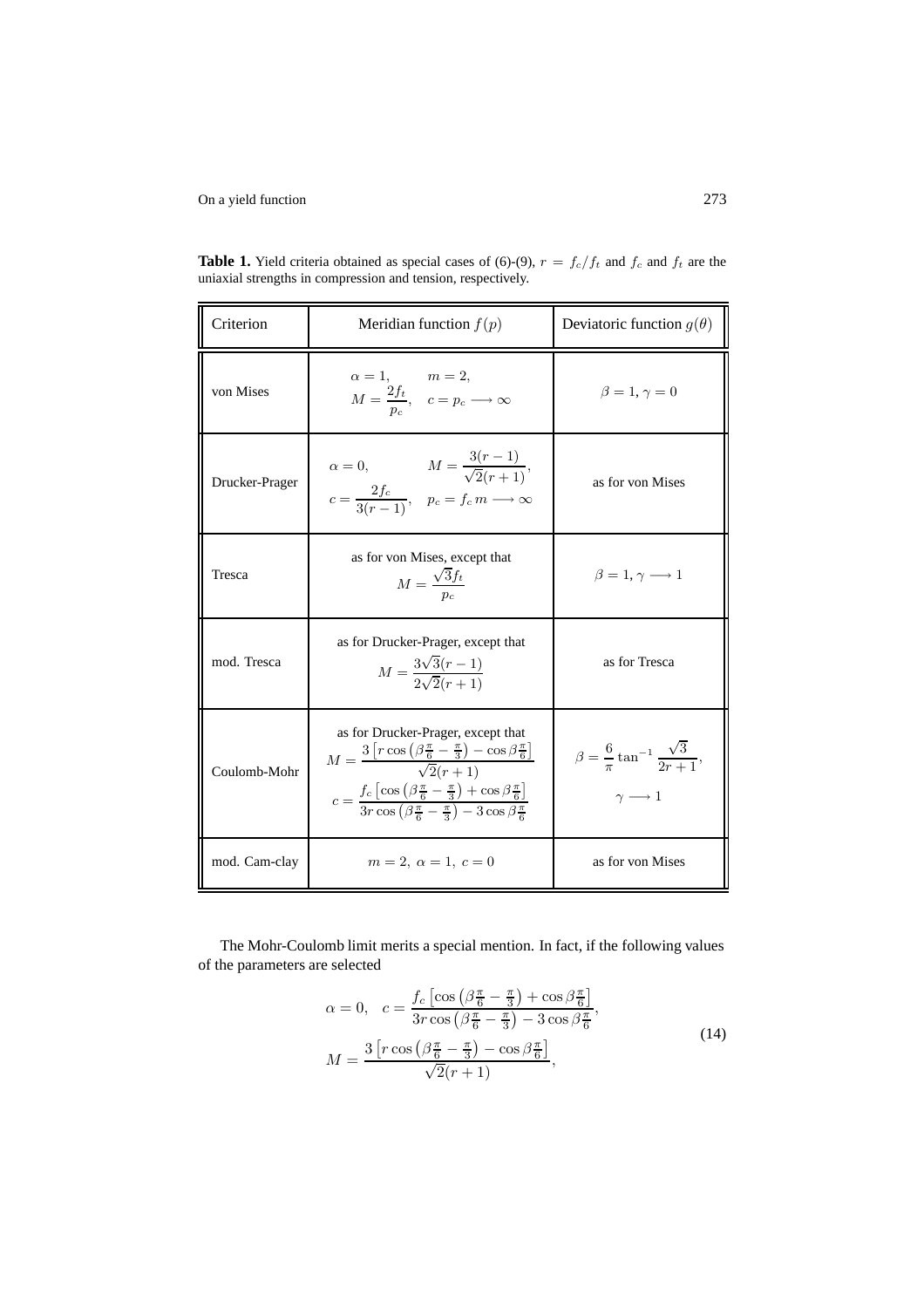and then the limits

$$
\gamma \longrightarrow 1, \quad p_c = f_c \, m \longrightarrow \infty,\tag{15}
$$

are performed, a three-parameters generalization of Coulomb-Mohr criterion is obtained, which reduces to the latter criterion in the special case when  $\beta$  is selected in the form specified in Tab. 1 (yielding an expression noted also by Chen and Saleeb, 1982). The cases reported in Tab. 1 refer to situations in which the criterion (6)-(9) reduces to known yield criteria both in terms of function  $f(p)$  and of function  $g(\theta)$ . It is however important to mention that the Lode's dependence function  $q(\theta)$  reduces also to well-known cases, but in which the pressure-sensitivity cannot be described by the meridian function (7). These are reported in Tab. 2. It is important to mention that the form of our function  $g(\theta)$ , eqn. (9), was indeed constructed as a generalization of the deviatoric function introduced by Ottosen (1977).

**Table 2.** Deviatoric yield functions obtained as special cases of (9)

| Deviatoric function $q(\theta)$       |
|---------------------------------------|
| $\beta = 0, \gamma \longrightarrow 1$ |
| $\beta = 2, \gamma \longrightarrow 1$ |
| $\beta = 0, 0 \leq \gamma < 1$        |
|                                       |

#### **3.2.** *A comparison with experiments*

A brief comparison with experimental results referred to several materials is reported below. We limit the presentation to a few representative examples demonstrating the extreme flexibility of the proposed model to fit experimental results. In particular, we concentrate on the meridian section, whereas only few examples are provided for the deviatoric section, which has a shape so deformable and ranging between well-known forms that fitting experiments is a-priori expected. Results on the biaxial plane  $\sigma_1 - \sigma_2$  are also included.

Typical of soils are the experimental results reported in Fig. 5, on Aio sand and Weald clay, taken, respectively, from Yasufuku et al. (1991, their Fig. 10a) and Parry (reported by Wood, 1990, their Fig. 7.22, so that  $p_e$  is the equivalent consolidation pressure in Fig. 5(b)). Note that the upper plane of the graphs refers to triaxial compression ( $\theta = \pi/3$ ), whereas triaxial extension is reported in the lower part of the graphs ( $\theta = 0$ ). It may be concluded from the figure that experimental results can be easily fitted by our function  $f(p)$ , still maintaining a smooth intersection of the yield surface with p−axis.

In addition to soils, the proposed function  $(6)-(9)$  can model yielding of porous ductile or cellular materials, metallic and composite powders, concrete and rocks. To further develop this point, a comparison with experimental results given by Sridhar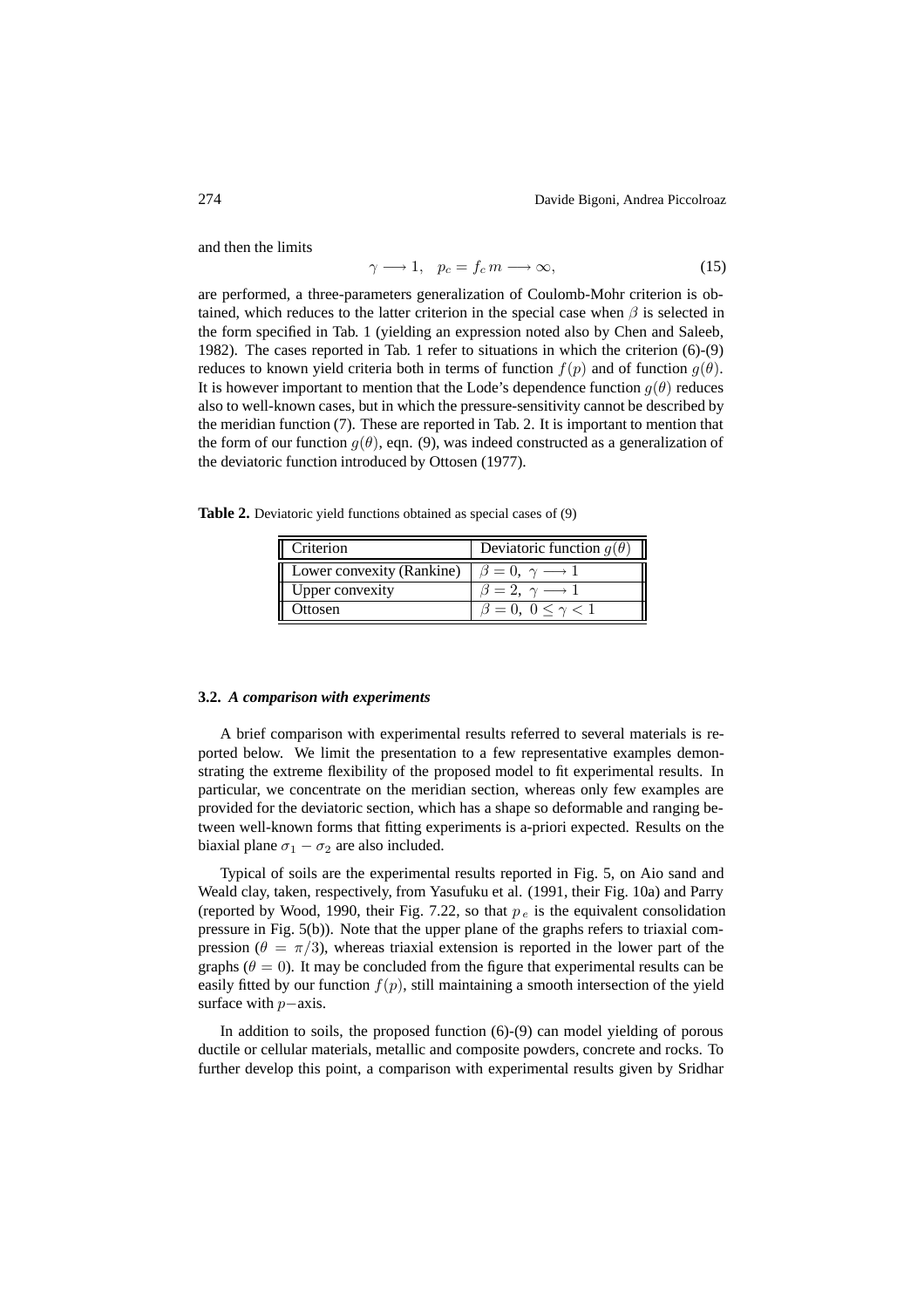

**Figure 5.** Comparison with experimental results relative to sand (Yasufuku et al. 1991) (a) and clay (Parry, reported by Wood, 1990) (b).

and Fleck (2000) —their Figs. 5(b) and 9(c)— relative to ductile powders is reported in Fig. 6. In particular, Fig. 6(a) is relative to an aluminum powder (Al  $D_0=0.67$ , D=0.81 in Sridhar and Fleck, their Fig. 5b), Fig. 6(b) to an aluminum powder reinforced by 40 vol.%SiC (Al-40%Sic  $D_0=0.66$ , D=0.82 in Sridhar and Fleck, their Fig. 5b), Fig. 6(c) to a lead powder (0% steel in Sridhar and Fleck, their Fig. 9c), and Fig. 6(d) to a lead shot-steel composite powder (20% steel in Sridhar and Fleck, their Fig. 9c). Beside the fairly good agreement between experiments and proposed yield function, we note that the aluminium powder has a behaviour —different from soils and lead-based powders— resulting in a meridian section of the yield surface similar to the early version of the Cam-clay model (Roscoe and Schofield, 1963).

Regarding concrete, among the many experimental results currently available, we have referred to Sfer et al. (2002, their Fig. 6) and to the Newman and Newman (1971) empirical relationship

$$
\frac{\sigma_1}{f_c} = 1 + 3.7 \left(\frac{\sigma_3}{f_c}\right)^{0.86},\tag{16}
$$

where  $\sigma_1$  and  $\sigma_3$  are the maximum and minimum principal stresses at failure and  $f_c$ is the value of the ultimate uniaxial compressive strength. Small circles in Fig. 7 represents results obtained using relationship (16) in figure (a) and experimental results by Sfer et al. (2002) in figure (b); the approximation provided by the criterion (7)-(8) is also reported as a continuous line.

As far as rocks are concerned, we limit to a few examples. However, we believe that due to the fact that our criterion approaches Coulomb-Mohr, it should be particularly suited for these materials. In particular, data taken from Hoek and Brown (1980, their pages 143 and 144) are reported in Fig. 8 as small circles for two rocks, chert (Fig. 8a) and dolomite (Fig. 8b).

A few data on polymers are reported in Fig. 9 —together with the fitting provided by our model— concerning polymethil methacrylate (Fig. 9a) and an epoxy binder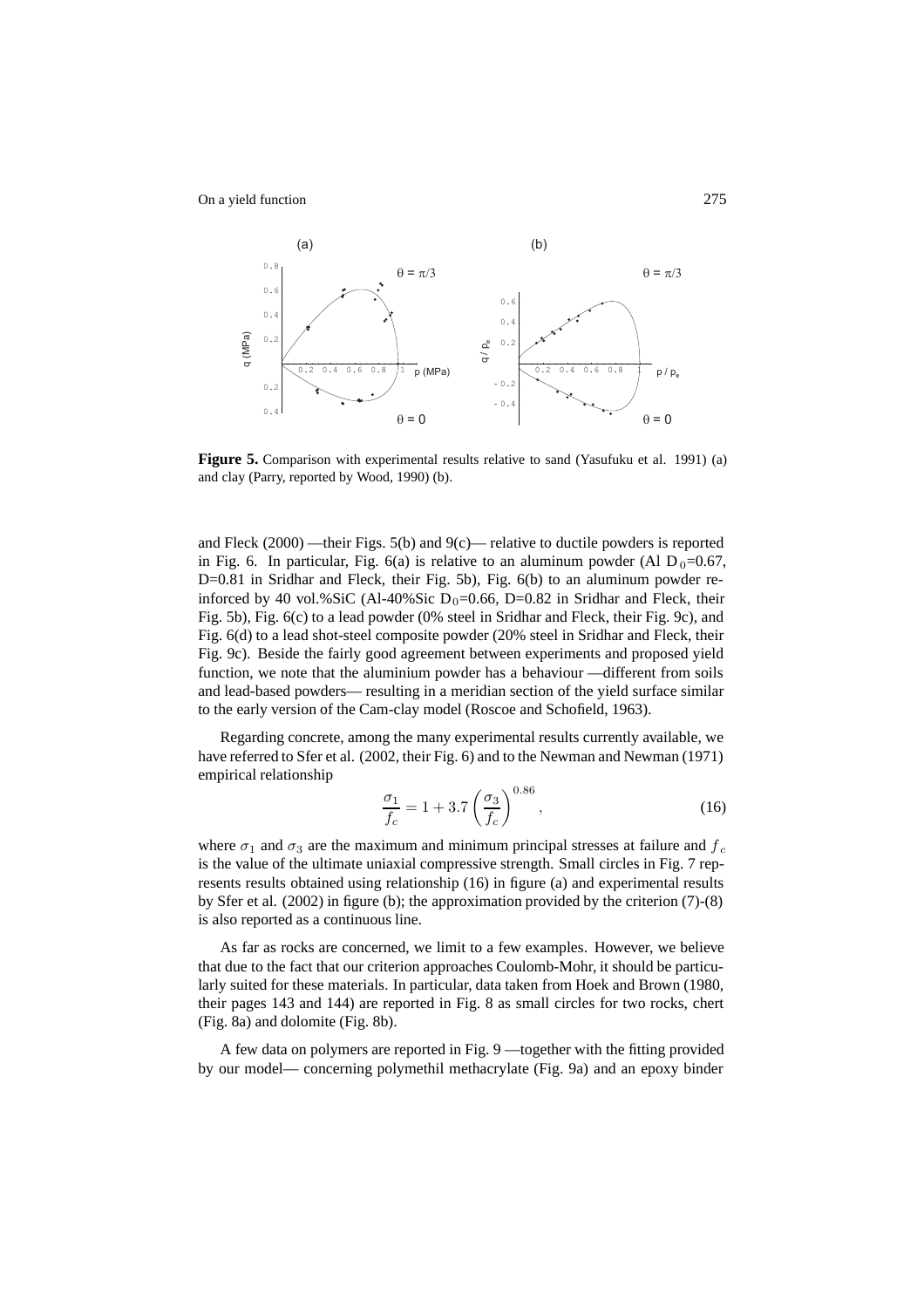

**Figure 6.** Comparison with experimental results relative to aluminium powder (a) aluminum composite powder (b), lead powder (c) and lead shot-steel composite powder(d), data taken from Sridhar and Fleck (2000).



Figure 7. Comparison with the experimental relation (16) proposed by Newman and Newman  $(1971)$  (a) and with results by Sfer et al.  $(2002)$  (b).

(Fig. 9b), taken from Ol'khovik (1983, their Fig. 5), see also Altenbach and Tushtev (2001, their Figs. 2 and 3).

Finally, our model describes —with a different yield function— the same yield surface proposed by Deshpande and Fleck (2000) to describe the behaviour of metallic foams. In particular, the correspondence between parameters of our model (6)-(9) and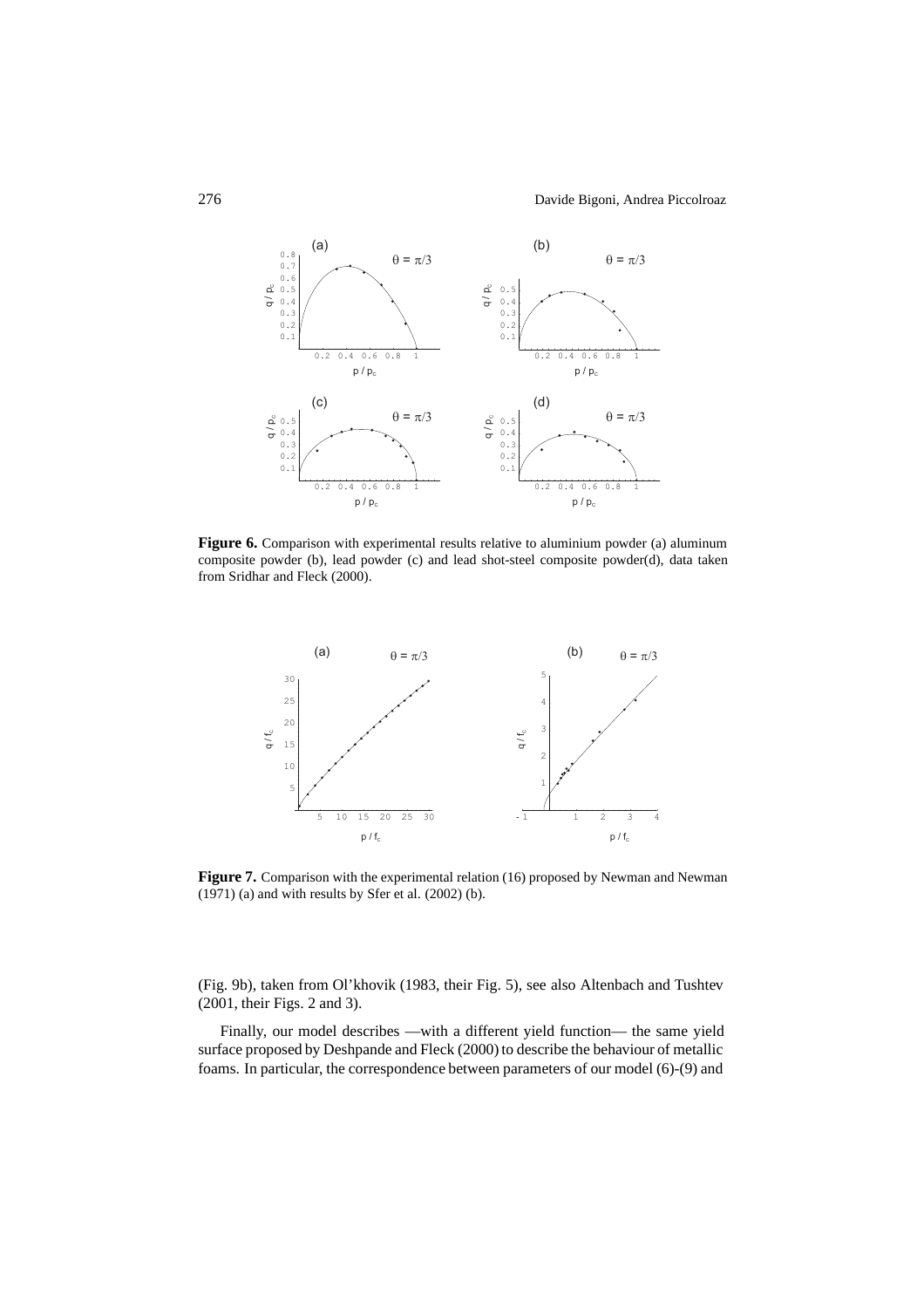

**Figure 8.** Comparison with experiments for rocks. Chert (a) and dolomite (b), data taken from Hoek and Brown (1980).



Figure 9. Comparison with experimental results for polymers. Methacrylate (a) and an epoxy binder (b), data taken from Ol'khovik (1983).

of the yield surface proposed by Deshpande and Fleck [2000, their eqns. (2)-(3)] is obtained setting

$$
\beta = 1, \ \gamma = 0, \ m = 2, \ \alpha = 1,
$$

and assuming the correlations given in Tab. 3.

The proposed function (6)-(9) is also expected to model correctly yielding of porous ductile metals. As a demonstration of this, we present in Fig. 10 a comparison with the Gurson (1977) model. The Gurson yield function has a circular deviatoric section so that  $\beta = 1$  and  $\gamma = 0$  in our model, in addition, we select

$$
\alpha = 1, \quad m = 2, \quad p_c = c = \sigma_M \frac{2}{3q_2} \cosh^{-1} \frac{1 + q_3 f^2}{2f q_1},
$$
  

$$
M = \sigma_M \frac{2}{p_c} \sqrt{1 + q_3 f^2 - 2f q_1},
$$
 (17)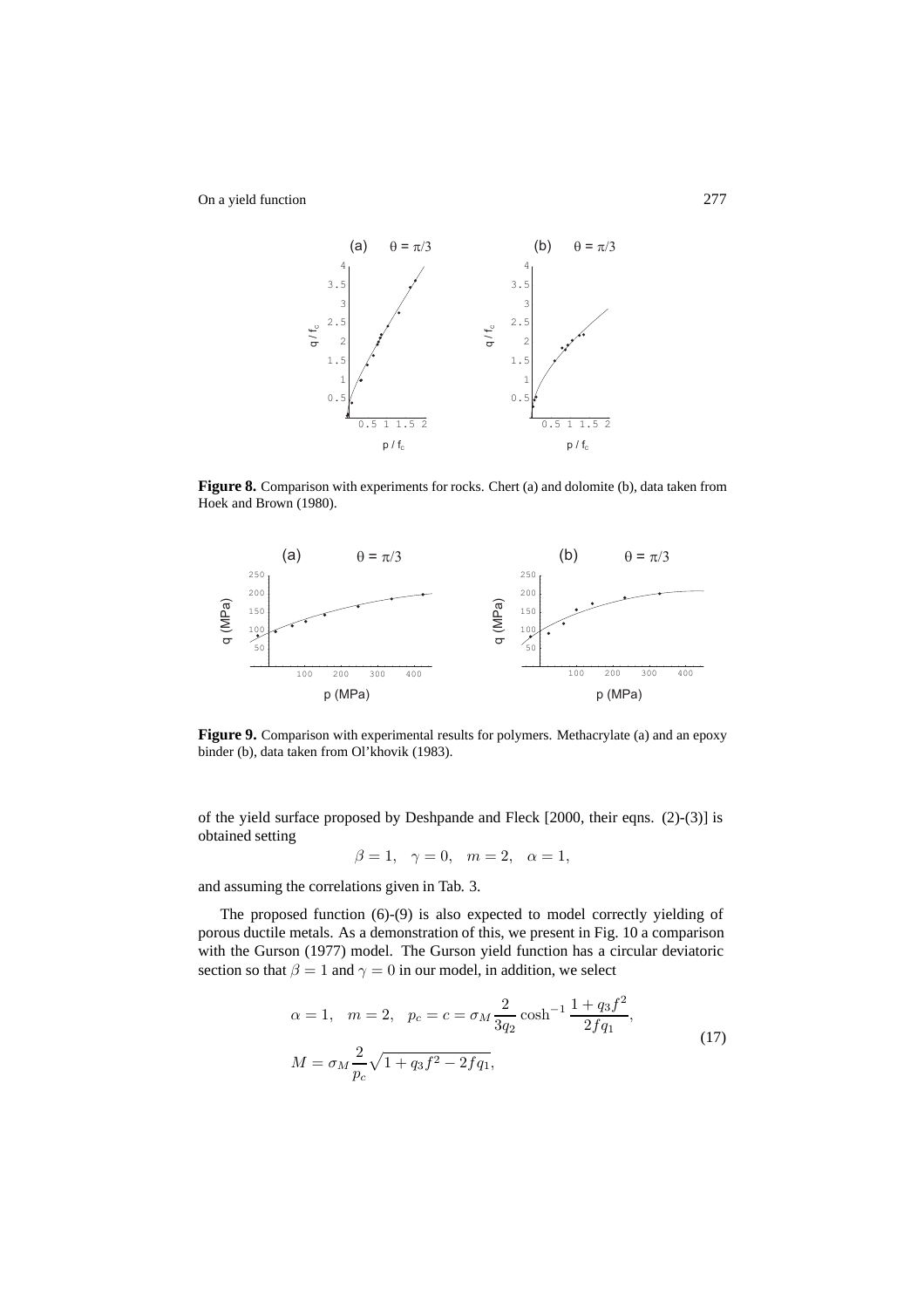|                                | $\overline{\text{Model}}$ (6)-(9) |                                                                                                                                                      |       | DF model                                             |                                    |
|--------------------------------|-----------------------------------|------------------------------------------------------------------------------------------------------------------------------------------------------|-------|------------------------------------------------------|------------------------------------|
|                                | М                                 | C                                                                                                                                                    | $p_c$ |                                                      | $\alpha$                           |
| DF model<br>$Y, \alpha$        |                                   | $2\alpha \left[ \frac{Y}{\alpha} \sqrt{1 + \left( \frac{\alpha}{3} \right)^2} \right] \frac{Y}{\alpha} \sqrt{1 + \left( \frac{\alpha}{3} \right)^2}$ |       |                                                      |                                    |
| Model $(6)-(9)$<br>$M, p_c, c$ |                                   |                                                                                                                                                      |       | cM<br>$\left(\frac{M}{6}\right)^2$<br>2 <sub>1</sub> | $\boldsymbol{M}$<br>$\overline{2}$ |

Table 3. Correspondence between parameters of (6)-(9) and Deshpande and Fleck (2002) yield functions —the latter shortened as 'DF model'— to describe the behaviour of metallic foams.

where  $f$  is the void volume fraction (taking the values  $\{0.01, 0.1, 0.3, 0.6\}$  in Fig. 10),  $\sigma_M$  is the equivalent flow stress in the matrix material and  $q_1 = 1.5$ ,  $q_2 = 1$  and  $q_3 = q_1^2$  are the parameters introduced by Tvergaard (1981, 1982). A good agreement<br>between the two models can be appreciated from Fig. 10, increasing when the void between the two models can be appreciated from Fig. 10, increasing when the void volume fraction  $f$  increases.



**Figure 10.** Comparison with the Gurson model at different values of void volume fraction f.

As far as the deviatoric section is regarded, we limit to two examples —reported in Fig. 11— concerning sandstone and dense sand, where the experimental data have been taken from Lade (1997, their Figs. 2 and 9a).

Experimental data referred to the biaxial plane  $\sigma_3 = 0$  for grey cast iron and concrete (taken respectively from Coffin and Schenectady, 1950, their Fig. 5 and Tasuji et al. 1978, their Figs. 1 and 2) are reported in Fig. 12.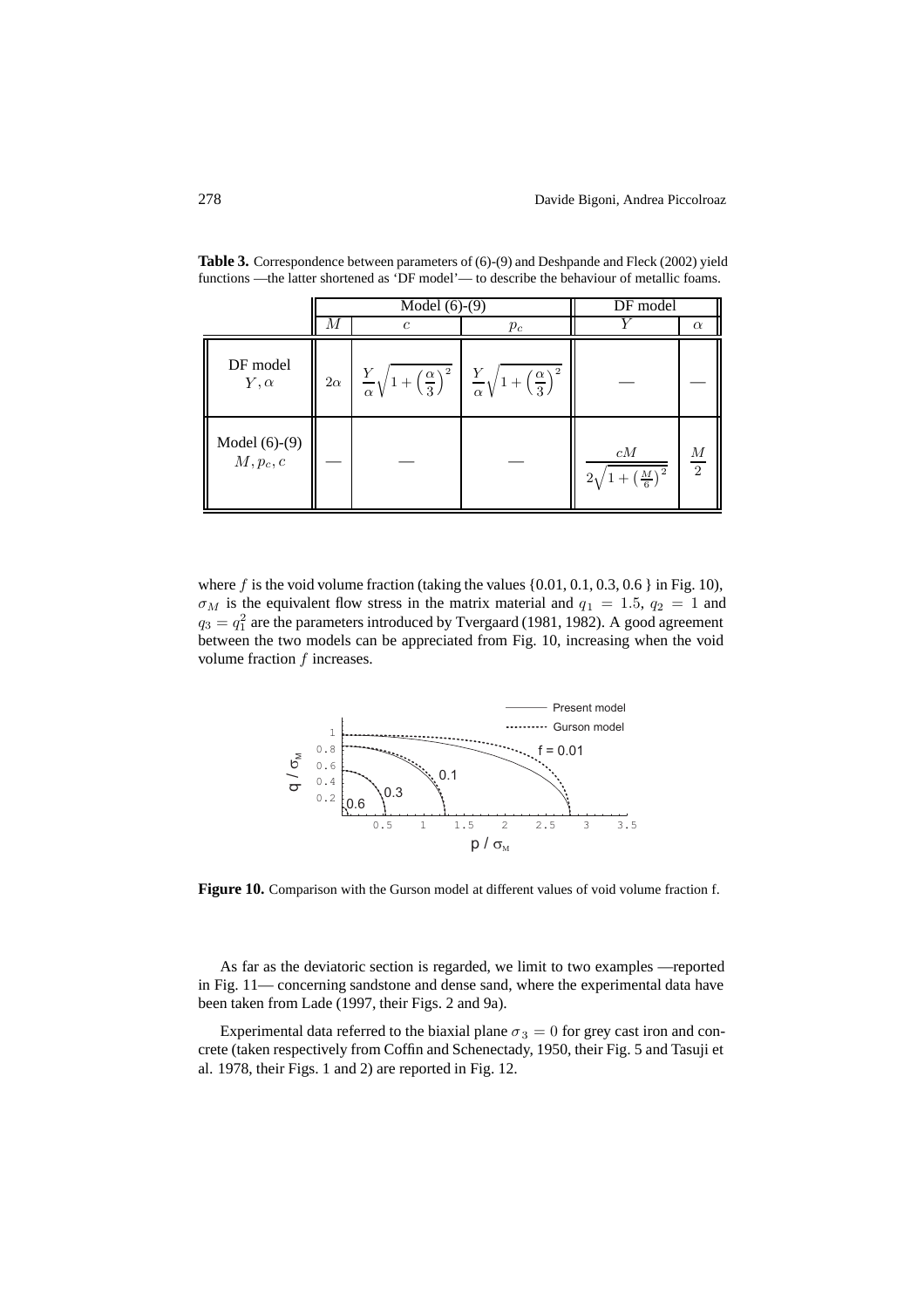

Figure 11. Comparison with experimental results relative to deviatoric section for sandstone (a) and dense sand (b) data taken from (Lade, 1997).



Figure 12. Comparison with experimental results on biaxial plane for cast iron (data taken from Coffin and Schenectady, 1950)(a) and concrete (data taken from Tasuji et al. 1978)(b).

# **4. Conclusions**

In the modelling of the inelastic behaviour of several materials, the knowledge of a smooth yield surface approaching know-criteria and possessing an extreme shape variation to fit experimental results may be very useful. In the present paper, such a yield function has been proposed, which is shown to be capable of an accurate description of the behaviour of a broad class of materials including soils, concrete, rocks, powders, metallic foams, porous materials, and polymers.

#### **References**

- Altenbach, H., Tushtev, K., 2001, A new static failure criterion for isotropic polymers, *Mech. Compos. Mater.*, **37**, 475-482.
- Bardet, J.P., 1990, Lode dependences for isotropic pressure-sensitive elastoplastic materials, *J. Appl. Mech.*, **57**, 498-506.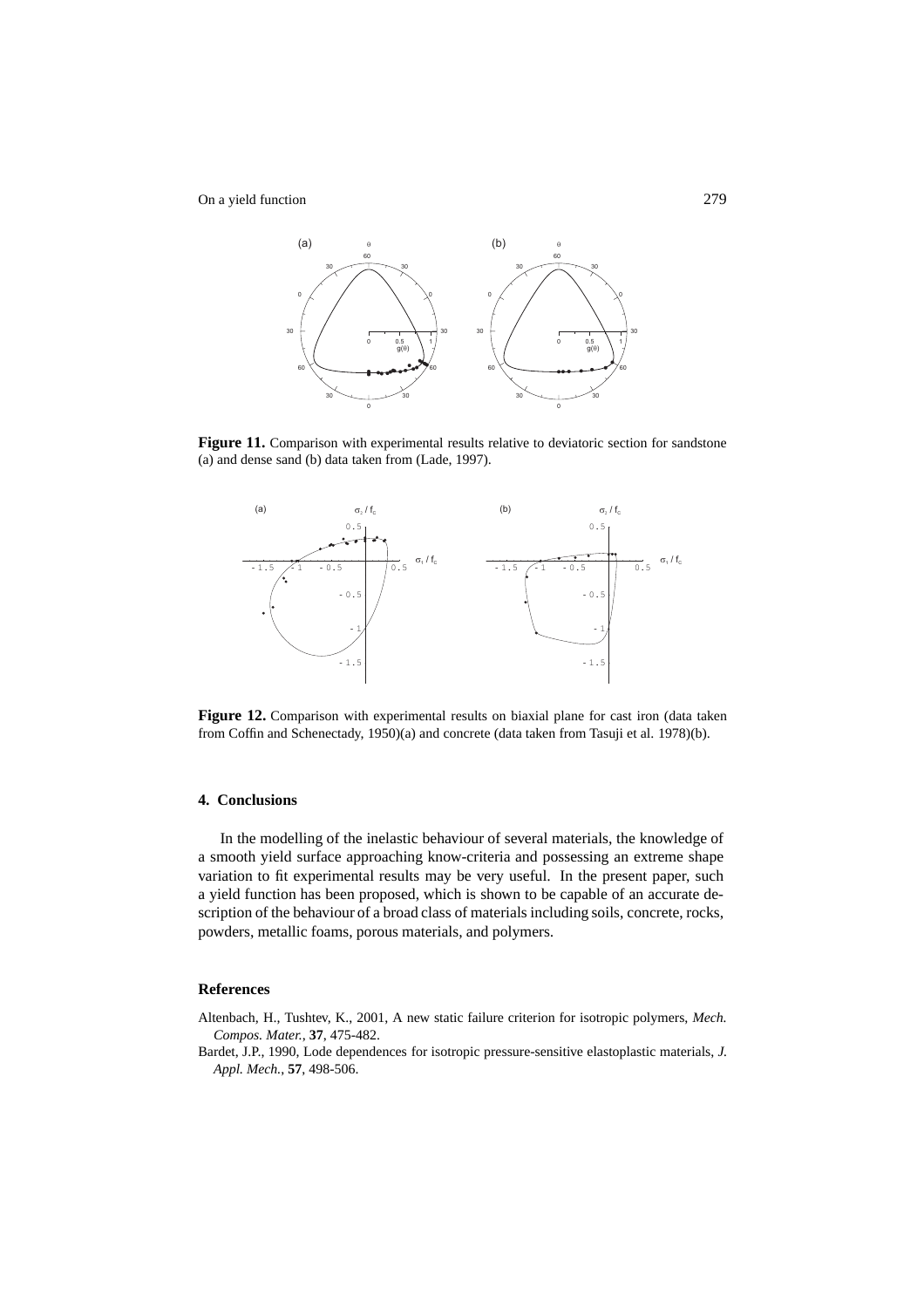- Chen, W.F., Saleeb, A.F., 1982, Constitutive equations for engineering materials: elasticity and modelling, Wiley & Sons, New York.
- Coffin, L.F., Schenectady, N.Y., 1950, The flow and fracture of a brittle material, *J. Appl. Mech.*, **17**, 233-248.
- Deshpande, V.S., Fleck, N.A., 2000, Isotropic constitutive models for metallic foams, *J. Mech. Phys. Solids*, **48**, 1253-1283.
- Drucker, D.C., 1953, Limit analysis of two and three dimensional soil mechanics problems, *J. Mech. Phys. Solids*, **1**, 217-226.
- Gurson, A.L., 1977, Continuum theory of ductile rupture by void nucleation and growth: part I, yield criteria and flow rules for porous ductile media, *Int. J. Engng. Mat. Tech.*, **99**, 2-15.
- Haythornthwaite, R.M., 1985, A family of smooth yield surfaces, *Mechanics Research Communications*, **12**, 87-91.
- Hill, R., 1950 a, The mathematical theory of plasticity, Clarendon Press, Oxford.
- Hill, R., 1950 b, Inhomogeneous deformation of a plastic lamina in a compression test, *Phil. Mag.*, **41**, 733-744.
- Hoek, E., Brown, E.T., 1980, Underground excavations in rock, The Institution of Mining and Metallurgy, London.
- Lade P.V., 1997, Modelling the strengths of engineering materials in three dimensions, *Mech. Cohes. Frict. Mat.*, **2**, 339-356.
- Lode, W., 1926, Versuche über den Einfluß der mittleren Hauptspannung auf das Fließen der Metalle Eisen Kupfer und Nickel, *Z. Physik.*, **36**, 913-939.
- Newman, K., Newman, J.B., 1971, Failure theories and design criteria for plain concrete, in: Structure, Solid Mechanics and Engineering Design, *Proc. 1969 Southampton Civil Engineering Conf., Te'eni, M. Ed., Wiley Interscience, New York, pp. 963-995*.
- Ol'khovik, O., 1983, Apparatus for testing of strength of polymers in a three-dimensional stressed state, *Mech. Compos. Mater.*, **19**, 270-275.
- Ottosen, N.S., 1977, A failure criterion for concrete, *J. Eng. Mech. Div.-ASCE*, **103**, 527-535.
- Roscoe, K.H., Burland, J.B., 1968, On the generalized stress-strain behaviour of 'wet' clay, Engineering Plasticity, Heyman, J. and Leckie, F.A., Eds., Cambridge University Press, Cambridge.
- Roscoe, K.H., Schofield, A.N., 1963, Mechanical behaviour of an idealised 'wet' clay, *Proc. European Conf. on Soil Mechanics and Foundation Engineering, Wiesbaden (Essen: Deutsche Gesellshaft für Erd- und Grundbau e. V.), vol. 1, pp. 47-54*.
- Salençon, J., 1974, Applications of the theory of plasticity in soil mechanics, Wiley & Sons, Chichester.
- Schofield, A.N., Wroth, C.P., 1968, Critical state soil mechanics, McGraw-Hill Book Company, London.
- Sfer, D., Carol, I., Gettu, R., Etse, G., 2002, Study of the behaviour of concrete under triaxial compression, *ASCE J. Engng. Mech.*, **128**, 156-163.
- Shield, R.T., 1955, On Coulomb's law of failure in soils, *J. Mech. Phys. Solids*, **4**, 10-16.
- Sridhar, I., Fleck, N.A., 2000, Yield behaviour of cold compacted composite powders, *Acta mater.*, **48**, 3341-3352.
- Tasuji, M.E., Slate, F.O., Nilson, A.H., 1978, Stress-strain response and fracture of concrete in biaxial loading, *ACI J.*, **75**, 306-312.
- Truesdell, C. and Noll, W., 1965, The non-linear field theories of mechanics, in Flügge, S., ed., Encyclopedia of Physics:III/3, Springer-Verlag, Berlin.
- Tvergaard, V., 1981, Influence of voids on shear band instabilities under plane strain conditions, *Int. J. Fracture*, **17**, 389-407.